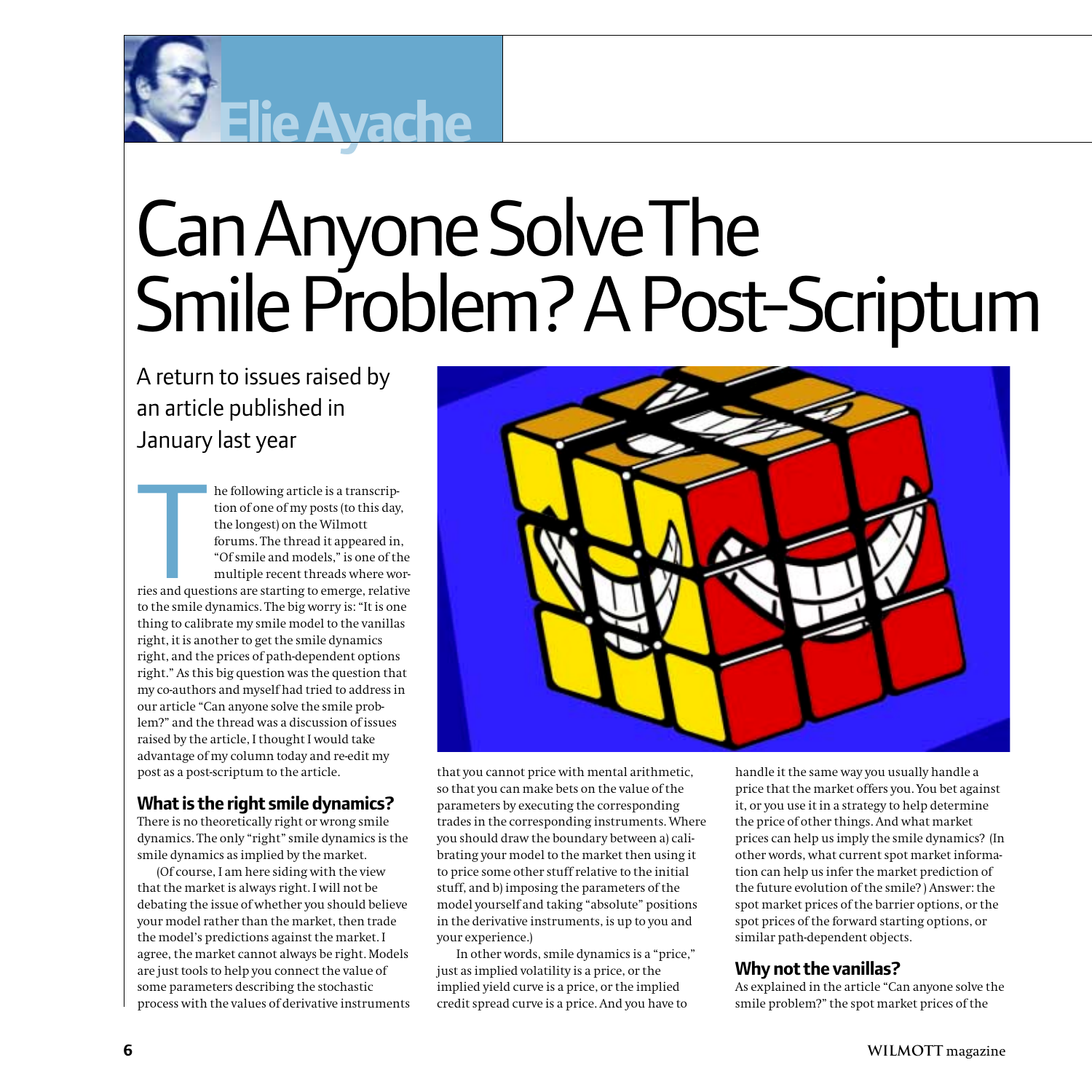vanillas, even a continuum of such vanillas *<sup>C</sup>(K, <sup>T</sup>)*, just map the probabilities of traveling from current spot and current time to the point located at *(K, <sup>T</sup>)*. Let us call this transition probability  $P(S_0, t_0, K, T)$ . The vanillas give you no information about the path. In other words, you have no idea about forward probabilities such as *P*(*S*, *t*, *K*, *T*). As you observe the world from  $(S_0, t_0)$ , you have no idea what the probability of ending up at *(K, <sup>T</sup>)* may be, conditionally on finding yourself sitting at spot *S*, at a future time *t* (which is prior to *T*, of course). As the probabilities of ending up at *(K, <sup>T</sup>)* starting your trip from *(S, <sup>t</sup>)* map into the vanilla options prices, all we are saying is that, given the spot prices of the vanillas  $C(S_0, t_0, K, T)$ , you have no idea what their future prices *C(S, <sup>t</sup>, <sup>K</sup>, <sup>T</sup>)* will be. One more time: Given the spot implied volatility smile, you have no idea what the future implied volatility smile will be. You have no idea of the smile dynamics. The only constraint the vanilla prices  $C(S_0, t_0, K, T)$ , or equivalently the spot transition probabilities  $P(S_0, t_0, K, T)$ , impose on the future transition probabilities *P(S, <sup>t</sup>, <sup>K</sup>, <sup>T</sup>)* is the law of compound probabilities. The probability of moving from  $(t_0, S_0)$  to  $(t_1, S_1)$ , and the probability of moving from  $(t_1, S_1)$  to  $(t_2, S_2)$ , should be linked to the probability of moving straight from  $(t_0, S_0)$  to  $(t_2, S_2)$ . But there is complete underdetermination of the second, given the first and the third. Two models can perfectly agree on both  $P(S_0, t_0, S_1, t_1)$  and  $P(S_0, t_0, S_2, t_2)$  and disagree on  $P(S_1, t_1, S_2, t_2)$ . For instance, the underlying can suddenly jump in between the future dates  $t_1$  and  $t_2$  and hit a barrier, in one of the two models, and not jump in the other. Barrier option prices will then be different.

## **Sounds shocking?**

Is not the purpose of option pricing models and option pricing theory precisely to give us the evolution of prices of options at future times and different states of the world? Indeed so. But this is precisely where model-dependency kicks in. While they can be made to agree on  $C(S_0, t_0, K, T)$ , or the spot implied volatility surface, different models of stochastic behavior of the underlying, can very well disagree on *C(S, <sup>t</sup>, <sup>K</sup>, <sup>T</sup>)*, or smile dynamics. So we might as well elevate ourselves

**A mathematical expectation, however, is not a price. People may be risk-averse or risk-lovers and not expect the utility of expectation to be equal to the expectation of utilities. While all people agree on the price of the underlying, they may not agree on the prices of lotteries written on that underlying, i.e. derivative instruments**

for a while and take a completely model independent (or completely non-parametric) view of option pricing.

## **Fully non-parametric option pricing model**

Let us imagine a discrete space and time grid for simplicity. We start out at  $(S_0, t_0)$ . A fully nonparametric option pricing model is a model where it is completely free what the future transition probabilities  $P(S_i, t_i, S_i, t_m)$  should be. (*(i, j, <sup>l</sup>, <sup>m</sup>)* are our discrete indices.) In other words, a model where you can assign any matrix of transition probabilities from states *(<sup>S</sup>i)* at time  $t_i$  to states  $(S_i)$  at the following time  $t_{i+1}$ . (Compounding of probability will apply of course.) If your time horizon is discretized into *<sup>N</sup>* time slices and your space grid into *<sup>M</sup>* grid points, you model will have  $N \times M \times M$  parameters, more or less. (In fact,  $N \times M \times (M - 1)$ , as probabilities sum to one). NOT MENTIONING that the price of the underlying, S, may not be the only state variable. Other state variables may come into play, for instance instantaneous volatility, or instantaneous interest rate, or instantaneous hazard rate, or the indicator indicating whether the underlying name is in default or not, etc.. In other words, the matrices 7  $P(S_i, t_j, S_l, t_{j+1})$  might as well have to be indexed by *(v,r, <sup>h</sup>, ...)* the *n*-tuple of extra state variables that

we assume are discretized too:

 $P[\nu, r, h, \ldots]$  $(S_i, t_j, S_l, t_{i+1})$ , and the probabilities of moving between different n-tuples  $(\nu, r, h, \ldots)$ will have to be given too. The number of parameters will grow accordingly.

Option pricing models (local volatility, Heston, Merton, Bates, Pan Duffie Singleton, etc.) are just particular parametrizations of this fully non-parametric picture!

# **Risk-neutral vs. Real probability**

This is not all. Indeed, I have said nothing about whether the probabilities in question are riskneutral or real. Let us assume they are real. (What else?). Then, given the payoff of my particular derivative instrument (and this payoff may be anything, for instance the instrument can pay off differently in different states of volatility, or knock-out at certain barriers, or it can pay off differently in case of default, for instance a convertible bond can be restructured in case of default, or it can be knocked-out, etc.), given the payoff, I can certainly compute the discounted mathematical expectation of that payoff, through my very complex chain of transition matrices, and transitions between n-tuples indexing my transition matrices.

A mathematical expectation, however, is not a price. People may be risk-averse or risk-lovers and not expect the utility of expectation to be equal to

 $\,>$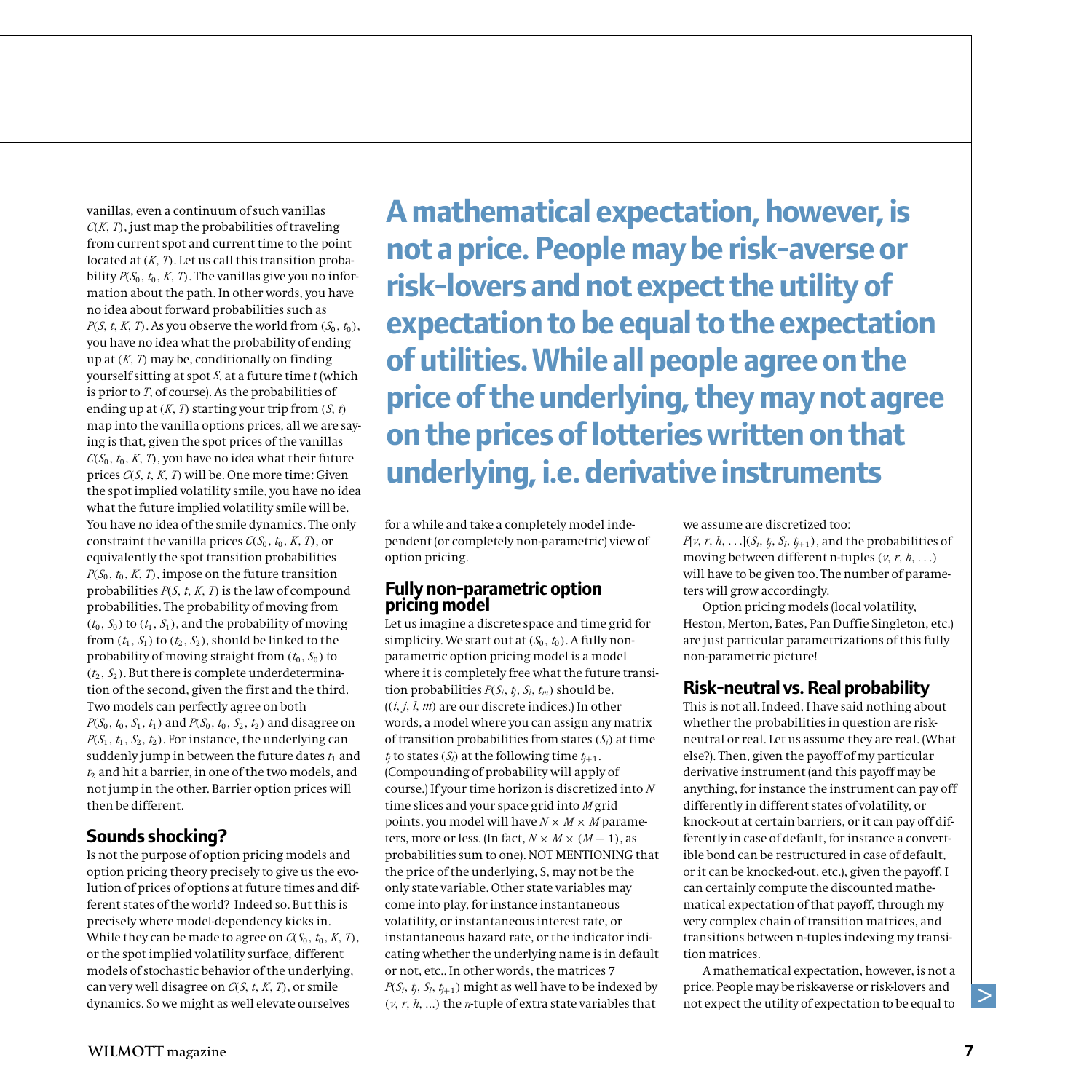**I'd rather hedge my instrument optimally not perfectly, with a small number of hedging instruments, and control the standard deviation of the P&L by minimizing it and estimating this minimum, than entertain the illusion that the standard deviation is zero**



the expectation of utilities. While all people agree on the price of the underlying, they may not agree on the prices of lotteries written on that underlying, i.e. derivative instruments. As a matter of fact, different people with different utility functions can produce different families of prices of derivative instruments, under the sole constraint that the family of prices that any such agent is producing may not generate internal arbitrage opportunities. (In other words, my option prices may turn out completely different from yours, yet you cannot arbitrage me by simultaneously selling and buying from me, on the prices I produce. You may think you can arbitrage me, of course. According to your model, that is.)

There is a powerful theorem which says that a sufficient and necessary condition for the family of derivative instruments prices produced by any one agent not to generate internal arbitrage opportunities is that those prices may be formally written as the discounted expectation of the payoff under some probability. This guarantees positivity and linearity (which are the minimum requirements). There are of course, many such expectation operators. As many as there are different combinations of choices of transition matrices between our states of the world. Or as many as there are changes of probability measure, which can map the real probabilities into some other measure.

Since your derivative instrument prices are being represented as the discounted mathemati-

cal expectation of their payoff under the probability measure corresponding to your family of prices by the theorem above (assuming your prices do not violate non arbitrage), it all looks as if you were risk-neutral under this probability measure, as far as the prices of lotteries written on the underlying are concerned. This is the reason why probability measures that people use to express option prices as expectations of payoff are called "risk-neutral probability measures."

#### **Why do we need the real probabilities then?**

In order to hedge. You need them as soon as you start worrying about the unfolding of time and P&L. Only when you start worrying about connecting the evolution of the option price you are producing (or believing, or picking, or trading, etc.) to the evolution of the price of the underlying (or, for that matter, to the evolution of the price of any other instrument), in order to somehow compensate the one with the other, or balance the P&L of the one with the P&L from the other, you will start worrying about the real price dynamics, or the real probability. Real P&L and price movements take place in the real world, under the real probability. The risk-neutral probability, which is just a pricing operator, can only provide you with a formula such as  $V(S, v, r, h, ..., t)$ , linking the value of your derivative instrument with the value of the state variables, through time. The delta *∂V/∂<sup>S</sup>* will only hedge you against continuous movement of the underlying *S*. It won't hedge you against jumps in *<sup>S</sup>*, or against changes of volatility, or default, or restructuring, or extraordinary dividends, etc.

Granted, you can use additional hedging instruments and construct a portfolio such that the other partial derivatives of your risk-neutral pricing operator, *∂V/∂v*, *∂V/∂r*, ..., are immunized. And then risk-neutral pricing will again coincide with perfect hedging and the detour in the real probability measure will not be needed. But I claim you shouldn't complete the market this way, right from the start. I'd rather hedge my instrument optimally not perfectly, with a small number of hedging instruments, and control the standard deviation of the P&L by minimizing it and estimating this minimum, than entertain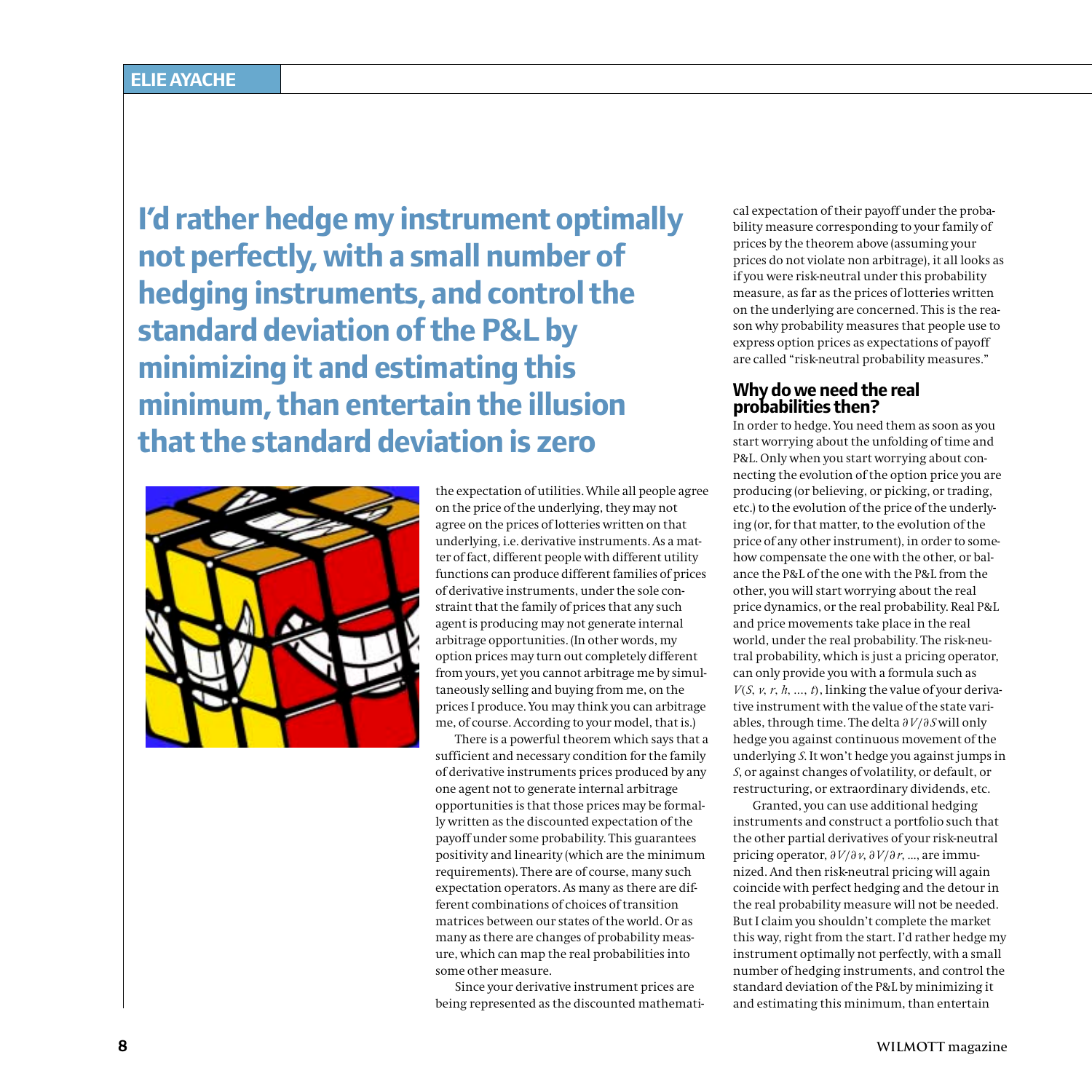the illusion that the standard deviation is zero. Optimal hedging (as opposed to perfect) in incomplete markets, and control of the standard deviation, ensure that the hedging is robust. Also it is always a precious piece of information to know how an additional hedging instrument can improve your hedging strategy. If you start out with (what you think is) a perfect hedging strategy, this information becomes irrelevant.

One approach to option pricing, or in other words, to producing the pricing operator of derivative instruments, or the risk-neutral probability, is the following. In the real probability and the real dynamics (as given by my complex combination of matrices of real transition probabilities above), work out, by stochastic control, some self-financing dynamic strategy involving, say, the underlying, which will optimally hedge the real P&L of my derivative instrument, in some sense of optimality. For instance, you can pick as criterion the dynamic hedging strategy which will make you break-even on average, in the real world, and guarantee that the standard deviation of your P&L is minimum. It is then up to you to quote as price for your derivative instrument, the initial cost of this self-financing strategy. We can show that this "initial cost of optimal dynamic hedging strategy" has the properties of a discounted expectation operator, therefore can act as pricing operator, or risk-neutral probability.

## **Black-Scholes or local volatility**

Like I said, different option pricing models are just different parametrizations of the overly nonparametric picture above. If you assume diffusion for the underlying dynamics, as characterized by a diffusion coefficient  $\sigma$  (*S*, *t*), and no other source of uncertainty, then the underdetermination of transition probabilities mentioned earlier disappears. The forward Kolmogorov equation, governing the probabilities *P(S, <sup>t</sup>, <sup>K</sup>, <sup>T</sup>)*, has  $\sigma$  (*S*, *t*) as sole coefficient. Given the family of values  $P(S_0, t_0, K, T)$ , or in other words, the vanilla option prices, one can invert the Kolmogorov equation and map  $\sigma$  (*K*, *T*) – or  $\sigma$  (*S*, *t*) after relabelling – completely. (This is the essence of Dupire's formula.) The knowledge of  $\sigma(S, t)$  then completes the knowledge of the underlying dynamics (because we have assumed diffusion,

and nothing else). This, in turn, determines completely the whole future, the whole future transition probabilities, and the smile dynamics, thereby imposing the prices of what other derivative instruments are left, namely the exotics.

All we are saying is that local volatility happens to parameterize the overly non-parametric picture above with just the right number of **parameters**  $σ(S_i, t_j)$  for the knowledge of  $C(K_i, T_j)$ to be sufficient for determining the value of those parameters. You can see now what complete misrepresentation this is, to think that local volatility is the one non-parametric model!

There is additionally an important gain. The optimal dynamic, self-financing hedging strategy mentioned above happens to be perfect under the diffusion assumption. You can always perfectly replicate any derivative instrument with the help of the underlying alone! Although the famiusing a different value  $\sigma$  *i* in the BS formula! And there will be as many different price families as there are different values *σ*

#### **How do we become modelindependent again?**

Going back to the full non-parametric picture described above – and this means that the underlying dynamics can be any wild Markovian process you may think of: jump-diffusion, stochastic volatility, etc. – we would achieve modelindependence if we had as many option prices available in the market as we had parameters (for instance,  $N \times M \times M$  in the case where the underlying is the sole state variable), to help us calibrate our parameters. And the options will have to be independent of each other. And by that I mean that it would not help to add options that you can replicate, in a model-independent way,

**And this is not the end of the story. For even if such a huge number of options and options prices were available, we would still be model-dependent to the extent that we would only be calibrating risk-neutral transition probability matrices from those prices!** 

ly of prices of derivative instruments that other agents are producing may not generate internal arbitrage opportunities, those agents have no choice now but to agree with the family of prices you are producing with your optimal (in fact, perfect) hedging strategy. Otherwise, you would arbitrage them against the underlying! However, if hedging were forbidden in the Black-Scholes world, then families would multiply again! Even though the real volatility of the underlying should be known to be  $\sigma$ , nothing would stop me indeed from quoting non-arbitrage option prices

with options you have already picked. If the vanillas are available, it would not help you adding call spreads, or butterflies, to the calibration set. (So to answer the frequently asked question about the American digital, or one-touch, being statically perfectly replicable by vanillas, therefore dependent only on the spot vanilla smile and no smile dynamics, we should go check whether the static replication argument that is being invoked doesn't itself depend on some hidden diffusion assumption... In other words, adding the American digitals, or general-

 $\geq$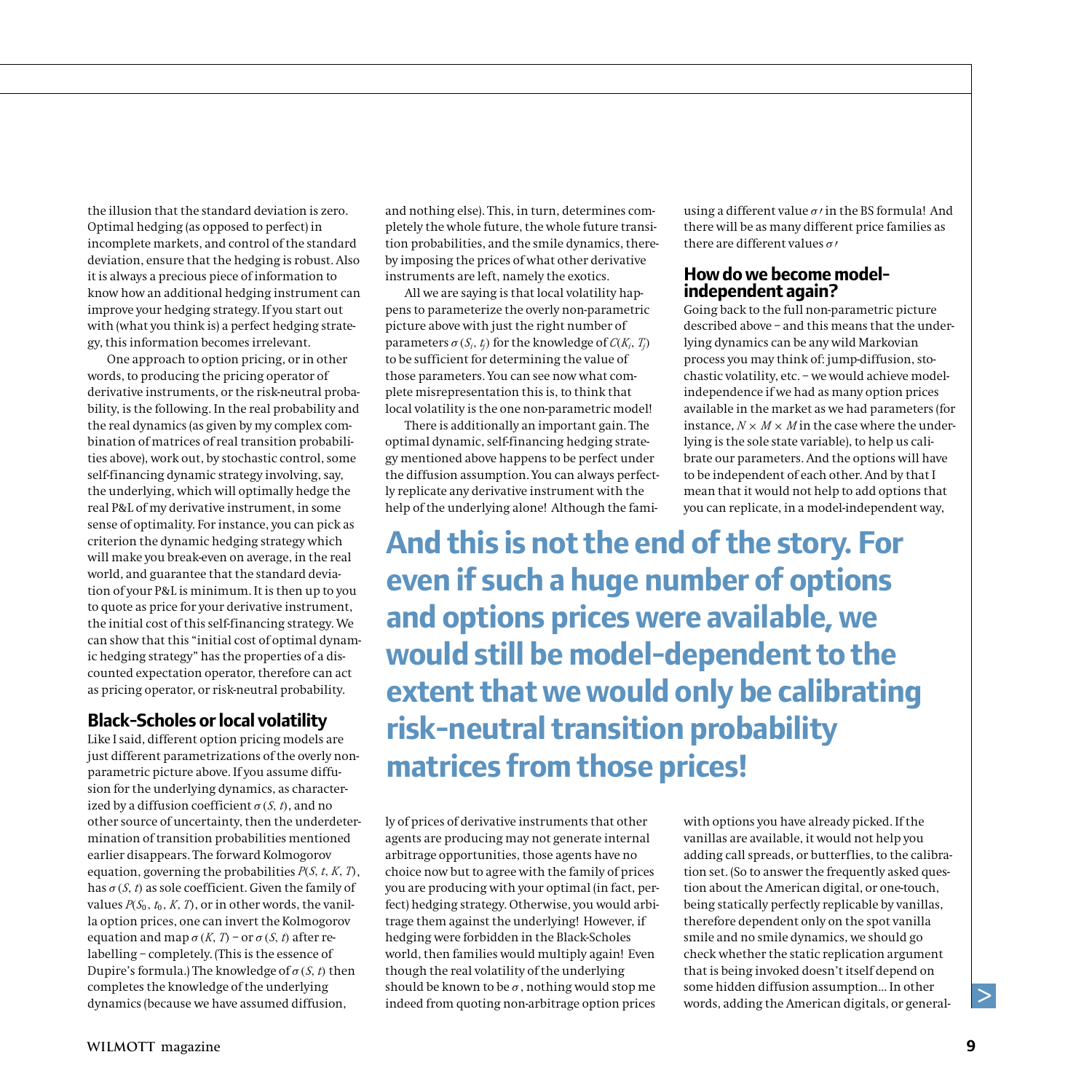

prices were available, we would still be modeldependent to the extent that we would only be calibrating risk-neutral transition probability matrices from those prices! We would still have to "independently depend" on some model of utility function, or some hedging rationale, etc., to access the real world of hedging and P&L. Admittedly we wouldn't need that extra step if the sole purpose or our calibrated model is the pricing of some other stuff relative to the given stuff.

#### **Other models (Heston, Merton, Heston with jumps, etc.)**

So what do other smile models achieve, and how do they differ from each other with respect to

**The reason for the discrepancy on the exotics is not that the models slightly differ on the vanillas and these little differences explode on the exotics! The reason is that the models massively differ on the exotics to begin with**

ly the barrier options, will help expand our calibration set beyond the vanillas, for we cannot replicate them with the vanillas in a model-independent fashion).

This is a huge number of options we are talking about. For instance, when the underlying is the sole state variable (and this is hardly realistic), the knowledge of prices of, say, all knock-out call options  $C(K, B, T)$  (where *K* is the strike, *B* the barrier level) is in theory sufficient to calibrate a fully non-parametric model. Now think that the whole point is precisely to price those barrier options, so how can we possibly require that their prices be fully available? ! (In a way, it seems no model can price the barrier options in a modelindependent fashion (! ). Only the market can.)

And this is not the end of the story. For even if such a huge number of options and options

smile dynamics? To repeat, different option pricing models are just different parametrizations of the overly non-parametric picture above. Stochastic volatility models offer a parametrization of different nature to local volatility.

Let us first assume, therefore, two state variables  $(S, v)$ , without first specifying the meaning of *v*. And suppose *<sup>v</sup>* is discretized on a grid with *<sup>P</sup>* points. You can think of *<sup>v</sup>* as some abstract index, or a regime, indexing what used to be the situation "where the underlying was the sole state variable." At each time period *<sup>t</sup>k*, we now need a transition probability matrix to govern the transition from  $(S_i, v_j)$  to  $(S_{i'}, v_{j'})$  at time  $t_{k+1}$ . We are talking about a number of entries of order  $M \times P \times M \times P$  for that matrix! Therefore, there are now something like  $N \times M \times M \times P \times P$ parameters in total.

We said that, for fixed  $\nu$ , the underlying can follow any dynamics such that "the underlying is the sole state variable." (This is almost a tautology). Imagine, for instance, that the underlying diffuses with coefficient  $\sigma(S, t)$  in each of the regimes *v*. To be exact, we should index the local volatility functions  $\sigma(S, t)$  prevailing in each regime with the regime label, and write  $\sigma$  (*v*, *S*, *t*) in all rigour. Assuming diffusion in each regime reduces the number of parameters to  $N \times M$  in each regime, as we've already seen. However, we still have  $P \times P$  different ways of assigning transition probabilities from the collection of regimes *(v*<sub>*j*</sub>)</sub> at time  $t_k$  to the collection  $(v_i)$  at time  $t_{k+1}$ . Perhaps v can be assumed to be diffusing in turn, therefore further reducing the degrees of freedom. Let us call *ν(v, <sup>S</sup>, <sup>t</sup>)*the diffusion coefficient of *v*. And perhaps the diffusion of *<sup>v</sup>* is correlated with the diffusion of *S*, through  $\rho$  (*v*, *S*, *t*). And perhaps v should be mean-reverting in order that it doesn't blow up. And while we are at it, why not go all the way and assume that:

 $\bullet$   $\sigma$  (*v*, *S*, *t*) is constant in each regime *v*, why not propose *σ (v)* = *<sup>v</sup>*; in other words the states *v*, or the regimes *v*, are just states of instantaneous volatility of the underlying.

● *ν*, *ρ*, mean-reversion, etc., are constant across the whole state space  $(S, \nu)$ .

This is exactly the description of a stochastic volatility model à la Heston.

We can try and rehearse the steps of parametrization that helped us reduce the number of parameters from the wild  $N \times M \times M \times P \times P$  picture down to the four or five parameters characteristic of Heston. First, the diffusion assumption was in itself a restraining parametrization. We then assumed diffusion for both the state variables *<sup>S</sup>* and *v*. And finally the coefficients of this double diffusion process were assumed to be constant. People who think the vanillas are enough to calibrate the Heston model, should by contrast think of a situation where all the coefficients of Heston (vol of vol, correlation, mean reversion, long-term vol, etc.) are made function of the two state variables. Not forgetting that there is a double diffusion assumption at work here! Indeed, volatility can jump too, not in a uniform or orderly fashion, but correlated with jumps in the underlying, etc. etc.